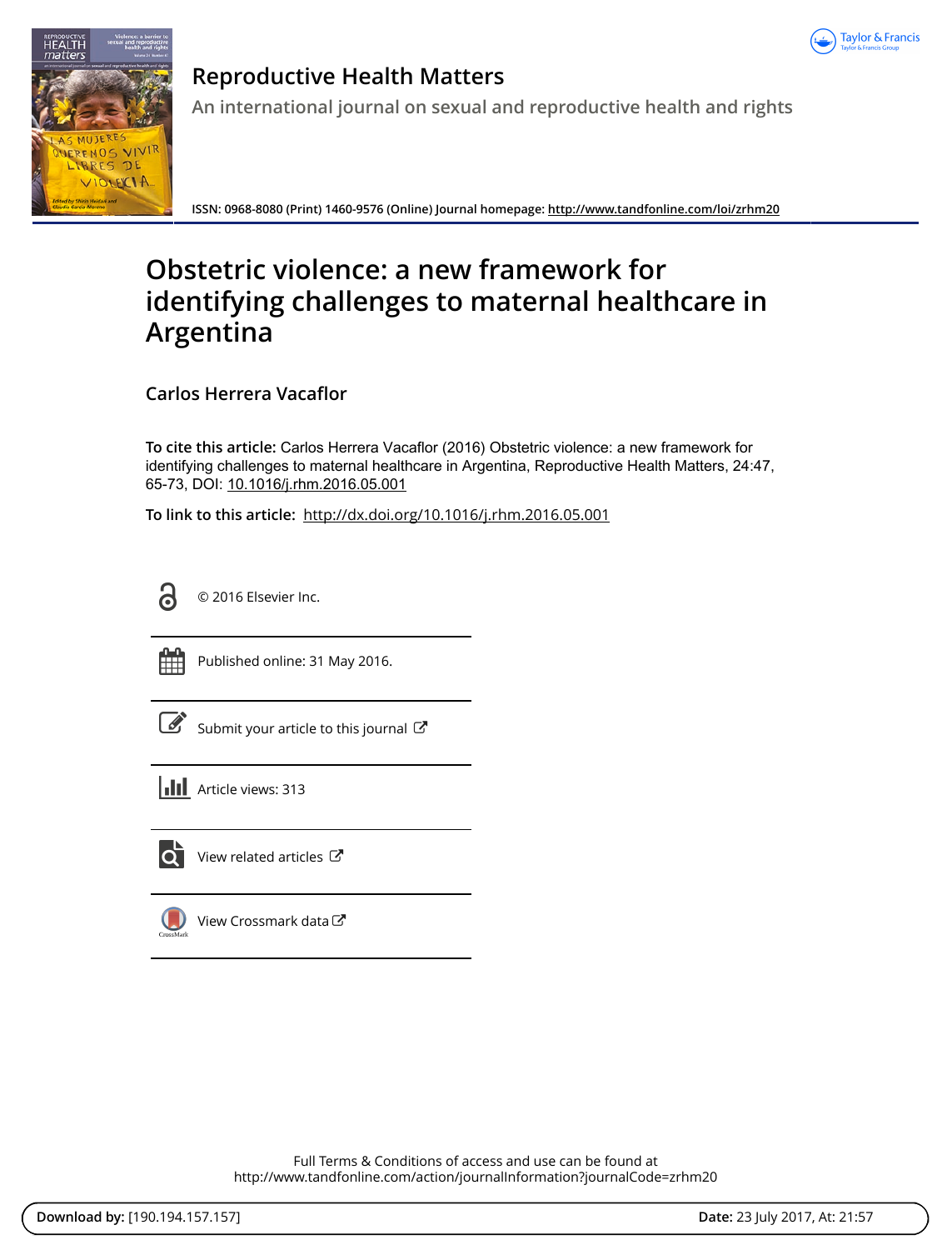## Obstetric violence: a new framework for identifying challenges to maternal healthcare in Argentina

## Carlos Herrera Vacaflor

Visiting Scholar, Faculty of Law, University of Toronto, Toronto, Ontario, Canada. Correspondence: [charlie.herrera@mail.utoronto.ca](mailto:)

Abstract: Argentina has recognized women's right to not be subjected to obstetric violence, the violence exercised by health personnel on the body and reproductive processes of pregnant women, as expressed through dehumanizing treatment, medicalization abuse, and the conversion of natural processes of reproduction into pathological ones. Argentina's legislative decision to frame this abuse and mistreatment of women under the rubric of gender-based violence permits the identification of failures in both the healthcare system and women's participation in society. This article examines how applying the Violence Against Women framework to address issues of abuse and mistreatment of women during maternal health care provides a beneficial approach for analyzing such embedded structural problems from public health, human rights, and ethics perspectives. The framework of Violence Against Women seeks to transform existing harmful cultural practices, not only through the protection of women's reproductive autonomy, but also through the empowerment of women's participation in society. © 2016 Reproductive Health Matters. Published by Elsevier BV. All rights reserved.

Keywords: maternal health, violence, women, gender, human rights

#### Introduction

A woman, experiencing her first pregnancy, undergoes an unconsented episiotomy during childbirth which, as a result of poor care, leads to loss of sphincter control.<sup>1</sup> A woman experiencing a healthy pregnancy is given oxytocin for easier labor management during six hours without monitoring, consequently the fetus is harmed. $<sup>2</sup>$  $<sup>2</sup>$  $<sup>2</sup>$  A woman, pregnant</sup> as a result of rape, is denied access to an abortion by a physician who demands prior judicial authorization. $3$  These are examples of women's experiences of maternal health services in Argentina. They also represent different dimensions of ongoing challenges to guaranteeing safe and high quality maternal healthcare.

These experiences have been conceptualized, although with variations, as the abuse and mistreatment of women during the provision of maternal healthcare. International health institutions, such as the World Health Organization (WHO) have described such phenomena as "disrespectful, abusive, and neglectful treatment", focusing on the provision of treatment during childbirth at healthcare facilities. The WHO, among others, considers that "disrespectful, abusive, and neglectful treatment" may involve physical abuse, humiliation or verbal abuse, coercive or unconsented practices on women, failure to maintain confidentiality or obtain informed consent, as well as refusal of pain medication or admission to a health facility, among others.<sup>4</sup>

In 2014, the International Federation of Gynecology and Obstetrics launched a "Mother-Baby Friendly Birthing Facilities Initiative." The Federation has been developing guidelines for identifying practices constituting "abusive, coercive, and neglectful treatment"; these include lack of privacy in labor/delivery; physical, verbal, emotional or financial abuse; and prohibiting preferred positions and/ or the ingestion of food and beverages in labor.<sup>5</sup>

International organizations are producing systematic studies and benchmark documents on understanding and measuring the abuse and mistreatment of women in health facilities during child-birth.<sup>[6](#page-7-0)</sup> A systematic review of studies in thirty-four countries identified that women suffer from physical abuse, sexual abuse, verbal abuse, stigma and discrimination, health system constraints and bad quality conditions, and failure to meet professional stan-dards of care that impact on their health.<sup>[7](#page-7-0)</sup> The review concluded that in conceptualizing and measuring the different sufferings experienced by women during childbirth at health facilities, "mistreatment of women" should be proposed as the terminology best capturing the range of experiences.

Alongside these international developments and advocacy for safety and quality of care for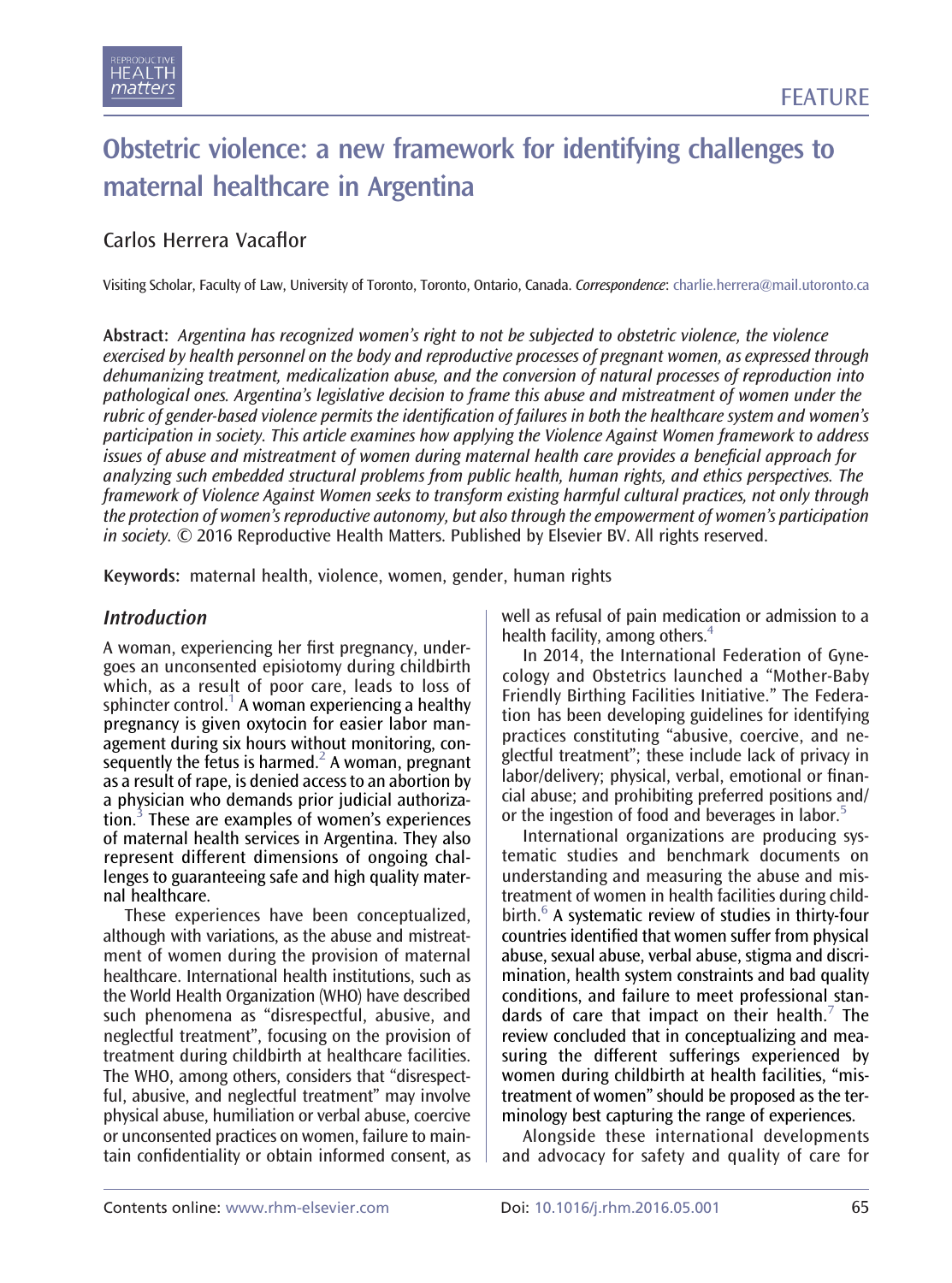women during different maternal health services, in 2009, Argentina enacted a statute on Violence Against Women. This Argentinean law establishes a woman's right to be free from obstetric violence, which the statute defines as,

"[v]iolence exercised by health personnel on the body and reproductive processes of pregnant women, expressed through dehumanizing treatment, medicalization abuse, and the conversion of natural [p](#page-7-0)rocesses of reproduction into pathological ones..."

This statute considers the abuse and mistreatment experienced by women in different maternal health services (prenatal, labor, childbirth, postpartum, and abortion care) within a Violence Against Women (VAW) framework and aims to raise awareness about the abuse, mistreatment and disrespectful care that women experience within the health sector. Furthermore, the legal concept of obstetric violence seeks to shed light on the ongoing lack of state oversight of the provision of maternal health services in both the public and private health sectors. It is also noteworthy that the concept of obstetric violence established by Argentinean legislation represents a different terminology for conceptualizing the abuse, mistreatment, and disrespectful maternal care that women receive in health facilities than the "disrespectful, abusive, and neglectful treatment" chosen by the WHO and the "mistreatment of women" proposed by Bohren et al.<sup>9</sup>

This article critically explores the concept of obstetric violence as a legal framework for identifying healthcare practices that constitute abuse and mistreatment of women. It examines different legislations and health policies on maternal health and VAW as tools for complementing the scope and interpretation of obstetric violence. Furthermore, this article aims to demonstrate, from a public health, ethical, and human rights perspective, that the concept of obstetric violence serves to identify and address persisting systemic practices that harm women, put them at risk, or disempower their decision-making in the context of maternal healthcare.

#### Obstetric violence in the Argentinean legal order

The definition of obstetric violence in the Violence Against Women statute identifies three main ways in which this kind of violence may be perpetrated on women: dehumanizing care, over-medicalization,

and the conversion of biological processes into pathological ones. A definition of how these three practices impact on women is absent in the general VAW statute. However, a previous Statute on Humanized Labor, an executive decree regulating the VAW statute, and Ministry of Health public policies, can complement the scope or definition of obstetric violence.

Dehumanized care has been defined by the executive decree regulating the general VAW statute as "cruel, dishonourable, dismissive, humiliating or threatening treatment provided by health personnel",<sup>[10](#page-7-0)</sup> causing physical or psychological harm. However, the executive decree does not specify particular practices. The general Statute on Violence against Women defines physical violence as cruel or threatening when a woman experiences pain, harm or battery. It also recognizes psychological effects resulting from "restrictions, dishonesty or actions that produce emotional suffering or loss of selfconfidence; or prevent personal development; or seek to degrade; or control a woman's actions, behaviours, beliefs or decisions." [11](#page-7-0) Here, the definitions of physical and psychological violence contribute to a better understanding of how some obstetric practices constitute dehumanizing care of women.

The 2004 Statute on Humanized Labor, which recognizes the rights of women in health facilities during the provision of various maternal health services, characterizes over-medicalization as procedures that do not translate into better maternal health, or fail to prevent maternal mortality and morbidity.<sup>[12](#page-7-0)</sup> Examples include: routine episiotomies, routine practice of enemas, or unconsented or unjustified cesarean section. There is clear evidence that episiotomy is an unnecessary routine procedure and can be harmful.<sup>[13](#page-7-0)</sup> Similarly, enemas, which are still routinely practiced, cause extreme discomfort and there is no evidence that they improve sanitary conditions or reduce infections. $14$  In response to such overmedicalization, the Humanized Labor statute establishes health personnel's obligation not to prescribe medication and to avoid invasive practices unless such treatment is necessary for protection of the health of the mother or fetus.

Finally, practices considered to pathologise the natural processes of reproduction can be determined by examining the 2004 medical practice guidelines issued by Argentina's Ministry of Health, which recommends safe and respectful maternal healthcare practices during labor and childbirth. Under the guidelines, orders or decisions by healthcare personnel to restrict women's intake of food or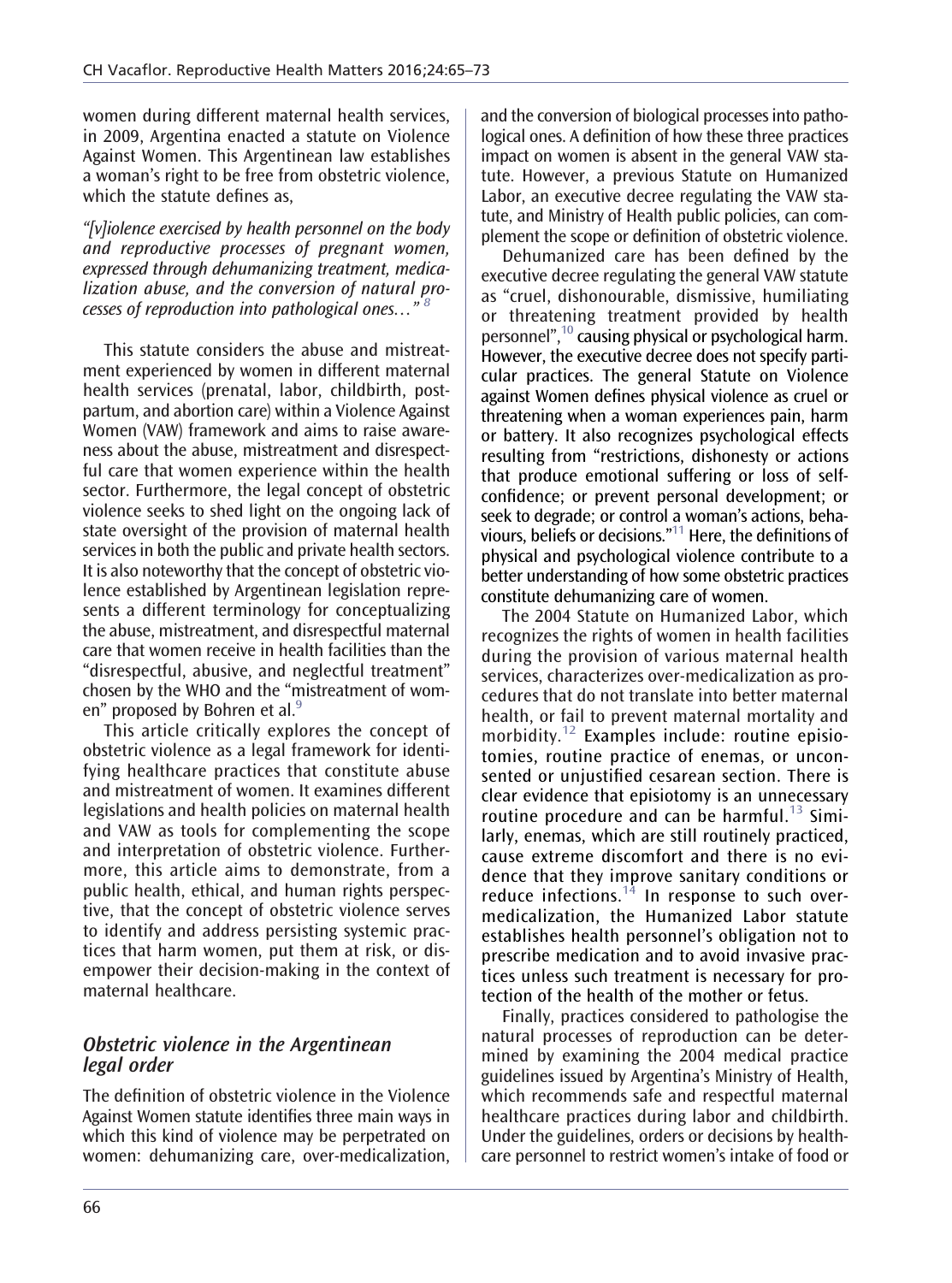beverages during childbirth can be construed as converting natural processes of reproduction into pathological ones, as these actions do not complicate care provision, but rather increase comfort, and function as non-medical means for pain relief.<sup>[15](#page-7-0)</sup> Such guidelines can contribute to an improved understanding of good practices and a reduction of medicalization.

Notwithstanding this, women can be subject to obstetric violence during different stages of maternal healthcare provision other than childbirth. While the WHO's statement on the prevention of women receiving "disrespectful, abusive, and neglectful treatment" primarily focuses on care provided to women during childbirth, Argentina's statute recognizes that obstetric violence may also occur in prenatal, labor, post-partum, and abor-tion healthcare.<sup>[16](#page-7-0)</sup> Thus, women's right to be free from violence when receiving maternal health services is broadly protected. In this sense, the executive decree regulating the VAW statute considers that obstetric violence against women can also be perpetrated in the context of abortion or postabortion care, independently of the legality of the abortion. Past studies have documented dehumanizing care of women who had sought abortion or post-abortion care,<sup>[17](#page-7-0)</sup> for example, through the practice of curettage without pharmacological pain relief, or verbal insults, judgmental, or dero-gatory remarks by emergency room staff.<sup>[18](#page-8-0)</sup>

Moreover, as regards to the perpetrators of obstetric violence, the definition in the VAW statute explicitly mentions 'health personnel'. However, the executive decree specifies that 'healthcare personnel' also includes administrative personnel or other personnel associated with the health facility as well as physicians, nurses, social workers, psychologists or obstetricians.

Lastly, denying women access, through action or omission, to maternal health services may be considered another manifestation of obstetric violence under Argentinean law.<sup>[19](#page-8-0)</sup> This issue has been specifically addressed in other Latin-American jurisdictions; article 51 of the Venezuelan 2007 Statute on Violence against Women establishes that failure to provide healthcare for obstetric emergencies in a timely and effective way constitutes obstetric vio-lence.<sup>[20](#page-8-0)</sup> Such negligence may be a result of institutional discrimination or general failure of the health system, such as a lack of beds or overtaxed health professionals.<sup>[21](#page-8-0)</sup> The Supreme Court of Argentina has ruled that denial of access to abortion services to women pregnant as a consequence of rape may constitute institutional violence, clarifying that the routine of requesting judicial authorization is unconstitutional, since no law requires such authorization. Finally, the court proclaimed that the continuation of this practice would render the state responsible for institutional violence against women.<sup>[22](#page-8-0)</sup> As this example reveals, although obstetric violence is itself a narrow concept, the broader framework of Violence against Women encompasses institutional violence, ensuring the protection of women's reproductive rights. By describing institutional violence as a manifestation of obstetric violence, the state includes situations where state officials, personnel, or agents of public entities or institutions impede, obstruct, or delay women's access to public services or the enjoyment of their rights.<sup>23</sup>

This analysis suggests that the right to be free from obstetric violence aims to ensure women's security, comfort, dignity, and autonomy during their use of different maternal health services. Furthermore, it highlights how other state health policies and laws, by identifying different relationships and maternal health situations where abuse occurs, contribute to complementing the definition of obstetric violence.

### Obstetric violence as a public health issue

Health systems in middle- and low-income countries actively promote provision of maternal healthcare in health facilities to reduce maternal mortality and morbidity. $24$  However, the abuse and mistreatment of women at health facilities and failure to guarantee care (e.g. due to overcrowding and understaffing) have been identified as factors that dissuade women from facilitybased maternal healthcare and reflect the lack of progress in reducing maternal mortality and morbidity.<sup>[25](#page-8-0)</sup>

In response, regional health institutions such as the Pan-American Health Organization (PAHO) have been highlighting the importance of evidencebased maternal healthcare. This approach postulates that women's medical care should be based on the best available scientific evidence subjected to systematic review, and the result of patient's preferences, respectful of their rights and principles instead of solely focusing on the disease or request for medical assistance.<sup>26</sup> This approach supports safe, effective, and individualized care, while eliminating inappropriate or unnecessarily risky interventions that fail to increase beneficial health outcomes.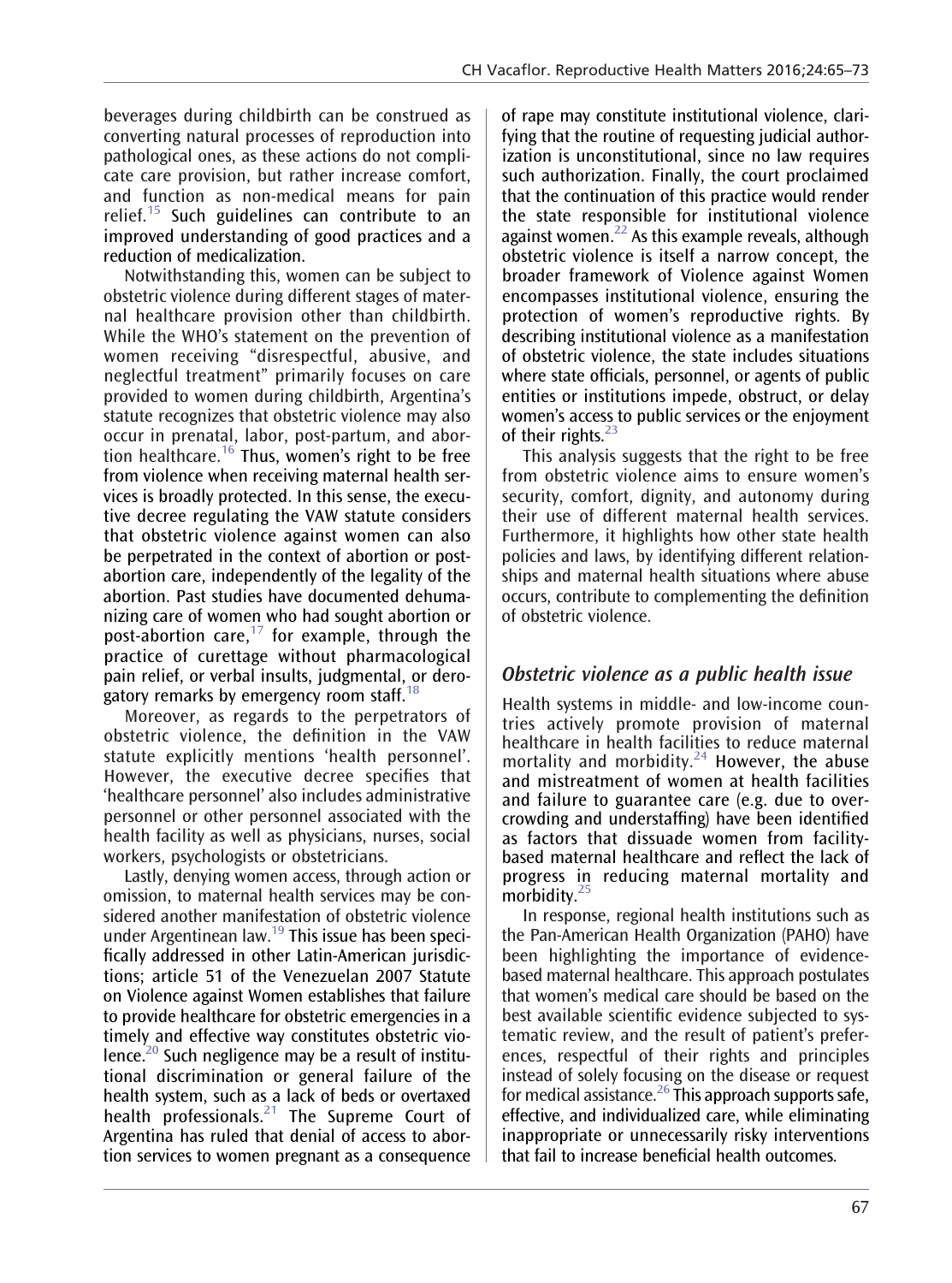As of 2001, 98-99% of deliveries in Argentina occur in health facilities.<sup>[27](#page-8-0)</sup> Furthermore, 78-90% of pregnant women in Argentina have received at least one prenatal check-up at a health facility.<sup>28</sup> Nevertheless, Argentina's health system has struggled with adopting evidence-based, safe clinical practices. $^{29}$  Entrenched behaviours, such as the routine use of episiotomies or high rates of unjustified cesarean sections, which unnecessarily put women's bodies at risk, contribute to this failure. Argentina's legal response to these public health challenges involves imposing obligations on physicians to refrain from over-medicalized practices and requesting the Ministry of Health to issue health policies and practice protocols that identify and eliminate entrenched practices known to be harmful or unnecessary.

To address the knowledge gaps that have translated into unnecessary or harmful practices affecting women, the Ministry of Health enacted clinical practice guidelines for evidenced-based safe practices in maternal health as early as 2004. These clinical guidelines advise health professionals not to place undue restrictions on women at the moment of childbirth (e.g. by allowing psychosocial support by a person chosen by the woman). They also discourage the routine practice of episiotomies or ene-mas.<sup>[15](#page-7-0)</sup> As stated in the previous section, in 2004 such recommendations were translated into obligations on physicians to avoid invasive practices that fail to improve maternal health outcomes and not to impede the pregnant woman from being accompanied by a person of her choice.<sup>30</sup>

However, these guidelines fail to translate in clin-ical practice.<sup>[31](#page-8-0)</sup> For example, a study on public hospitals between 2004 and 2006 found that episiotomy is avoided only in 41.2% of primiparous pregnancies and that continuous support of women during childbirth occurs only in 17.9% of cases.<sup>32</sup>

An analysis of cesarean rates also points in the same direction. The WHO acknowledges that not only are cesarean section rates above 10-15% not associated with reduced mortality, but their unnecessary practice is associated with short and long term risks, affecting the current delivery, the woman's health, and future pregnancies. $33$  Recently, PAHO issued a warning of an increase in unnecessary cesareans in Argentina, with a rate of 30% between 2012 and 2013. A study of 54,000 births, in private and public hospitals in 13 provinces, yielded a 75% cesarean rate. $34$  The high rate of cesareans in Argentina does not translate into reduced maternal mortality, as the maternal mortality ratio has barely dropped between 2004 and 2013; from 39 to 32 per 100,000 births.<sup>[35](#page-8-0)</sup>

The fact that Argentina has been able to guarantee that most maternal healthcare, in particular childbirth, occurs at a health facility has not necessarily translated into fewer risks for women's health. Despite efforts such as health policies and clinical guidelines by the Ministry of Health, women's bodies continue to be at the mercy of unnecessarily invasive and harmful medical practices. Hence, the physician's obligation within the obstetric violence concept to refrain from overmedicalization may provide an additional legal tool for effectively ensuring evidence-based, safe maternal care in public and private services.

#### Obstetric violence as a human rights violation

Argentina has ratified international human rights treaties such as the Convention on the Elimination of All Forms of Discrimination Against Women, as well as the Inter-American Convention on the Prevention, Punishment, and Eradication of Violence Against Women (Belem do Para Convention). Similarly, the Argentinean Constitution grants constitutional status to the International Covenant on Economic, Social, and Cultural Rights and the American Convention on Human Rights.

Equally important is the conceptualization of illtreatment as a state failure to guarantee women's right to freedom from cruel, inhuman, and degrading treatment. The UN Special Rapporteur on Torture has reported that ill-treatment at reproductive healthcare facilities may amount to inhuman and degrading treatment.<sup>[36](#page-8-0)</sup> Similarly, the CEDAW Committee, in General Recommendation No. 19, stated that gender-based violence "which impairs or nullifies the enjoyment by women of human rights" is considered discrimination and a violation of the right not to be subjected to cruel, inhuman, or degrading treatment.<sup>[37](#page-8-0)</sup> In healthcare settings, the perpetration of obstetric violence through dehumanizing treatment of women could be considered an impairment or nullification of their human rights, and consequently amount to discrimination and a violation of the right to be free from cruel, inhuman, or degrading treatment.

Studies analyzing how women are treated at healthcare facilities, or how healthcare staff understand certain clinical practices vis-à-vis women's care needs, help shed light on current normative conventions and serve as evidence for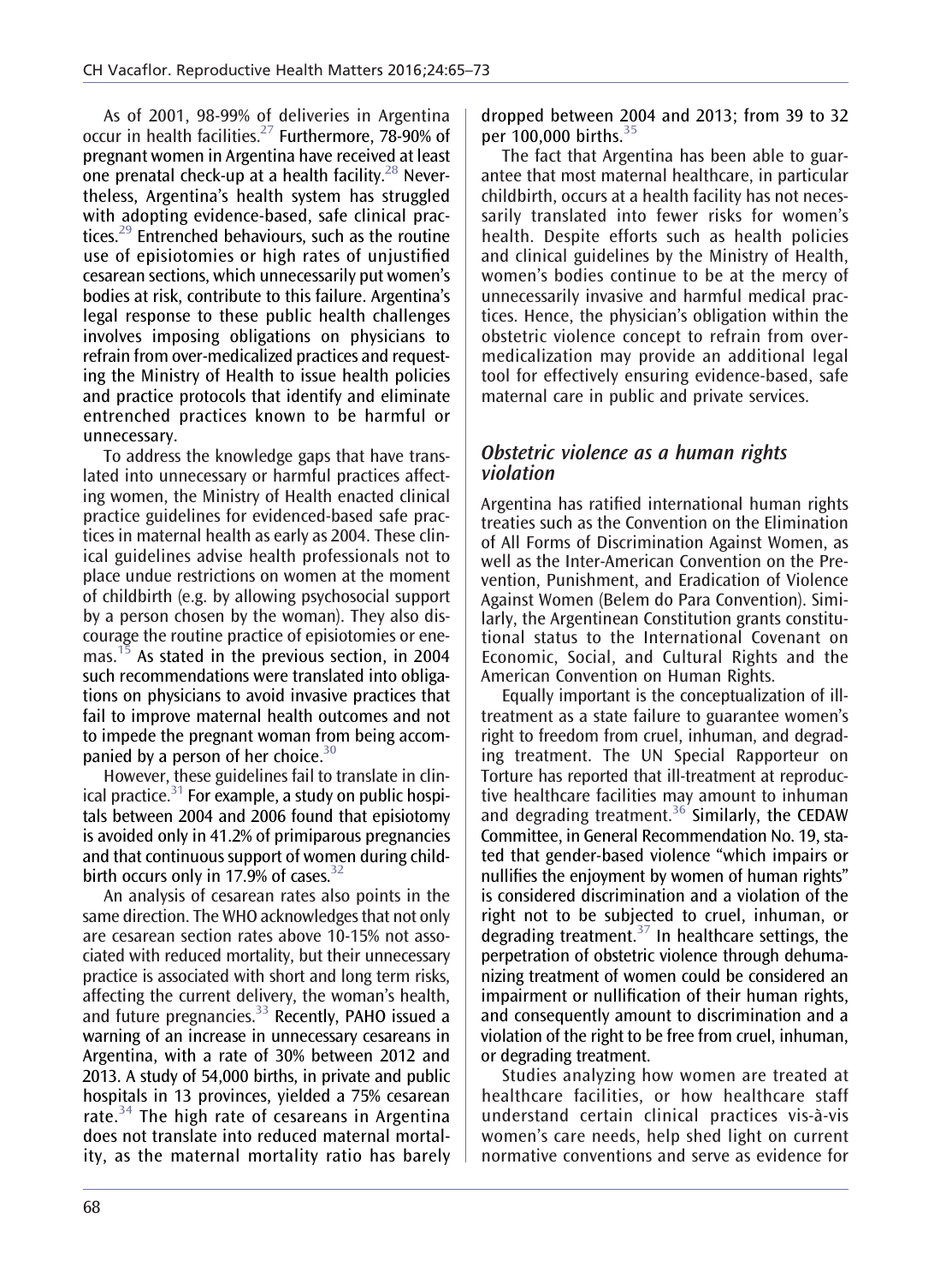identifying human rights violations at health facilities

A qualitative study interviewing women who had received maternal healthcare reveals that the treatment received by women in vulnerable economic circumstances could be considered discriminatory, since their inability to afford private health care obliged them to deliver at public hospitals where they endured humiliation and mistreatment.<sup>39</sup> Such verbal and physical violence is considered a violation of women's right to personal as well as physical and psychological integrity. $40$ 

The abuse and disrespect suffered by women also constitutes a violation of the right to privacy and access to information. Individual testimonies reveal how disadvantaged women lack care adjusted to their particular needs and interests, or how service provision takes place for teaching purposes without the consent of the woman. $41$  In one case, a woman reported that while receiving obstetric care, the physician invited students without her consent and testified that, "around thirteen or so students were touching me. I felt shame, anger, and had to hide my face behind the bed sheet in order to avoid them seeing me."  $42$  The CEDAW Committee has highlighted the importance of informed consent as well as proper consideration of women's perspectives and needs in order for healthcare provision to be considered acceptable and respectful to women's right to privacy. $4$ 

Thus, the abuse and disrespect of women at public health facilities can be understood as a state failure to guarantee, on a basis of equality between men and women, appropriate services in connection with pregnancy, childbirth, and post-partum care.

The 2004 Statute on Humanized Labor recognized women's right to participate in the treatments they receive and not be considered a submissive object of care. The statute recognizes the right to be informed about different possible medical interventions, and the right to choose freely among possible alternatives. The statute also establishes the pregnant woman's right to respectful treatment, and to receiving individualized and personal medical assistance that guarantees her privacy and respects her cultural customs.

The statute also encourages that women are empowered to advocate for their rights and bring their rights violations to the courts. Despite the fact that the statute has been operative since 2009, the number of complaints of obstetric violence at the National Ombudsman Office has been

very low. In 2013, women had reported only 13 complaints.[44](#page-8-0) In acknowledging this low reporting, Argentina additionally recognized women's right to timely and effective access to justice, which established the state's obligation to create legal defenders of victims of gender-based violence and guarantee free legal representation. $45$  This adds another legal tool for women to access courts with fewer financial barriers for seeking legal redress.

The Statutes on VAW and Humanized Labor internalizes international human rights law and prescribes the state's obligation to guarantee appropriate maternal health services for women. They further aim to empower women through knowledge about their rights in health facilities, impose obligations on the health workforce, and provide women with legal resources for obtaining redress in courts or state agencies.

#### Obstetric violence as an unethical gender stereotyping

Sociological and medical studies reflect a culture among healthcare personnel of considering women as vessels for children, underpinning different expressions of obstetric violence. For instance, Checa's 1996 study of prenatal care at a public maternity hospital in the City of Buenos Aires shows how pregnant women are objectified and seen only on the basis of their reproductive capacity. Checa's findings revealed the gender stereotyping embedded in the provision of prenatal care, which thwarted women's capacity to act with agency over their pregnancies. $\frac{4}{5}$ 

Cook and Cusack explain that gender stereotyping occurs when applying stereotypes to someone or a group on the basis of "social and cultural construction of men and women, due to their different physical, biological, sexual, and social functions."<sup>[47](#page-8-0)</sup> Gender stereotyping becomes problematic when it serves to disregard an individual's preferences or abilities, in ways that translate into a denial of human rights or the creation or entrenchment of gender hierarchies. $48$  Checa's findings serve to illustrate how gender stereotyping disproportionately impacts women, since they lose decisional capacity at the hands of the physician's medical knowledge.

Furthermore, Cook and Cusack explain that gender stereotyping of pregnant women reinforces women's primary social roles as mothers, vulnerable individuals, or incompetent decision makers. $49$  The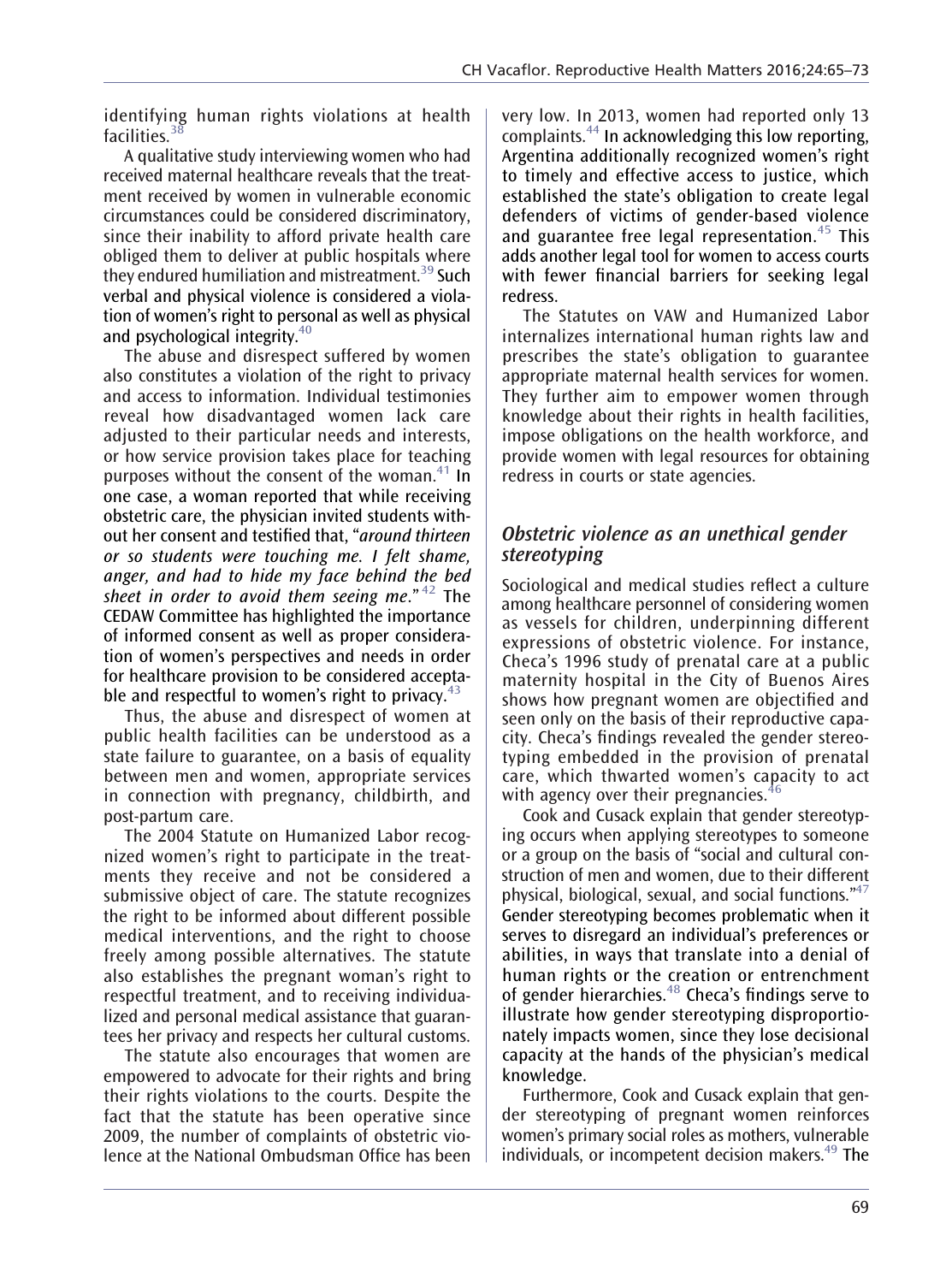reinforcement of these social roles through gender stereotyping strips women of their decisional power to consider and express their views on childbirth and motherhood.

Eva Giberti has described the pervasive effect of gender stereotyping on how physicians respond to women's experiences in childbirth. She describes a predominantly masculine medical culture that, lacking understanding of women's subjective feelings and interests during maternity care, has construed women's reactions as illness, requiring medical diagnosis and intervention. $50$  Under this conceptualization, women are permanently considered vulnerable individuals or incompetent agents with regard to decisions.

Furthermore, a study of public maternity hospitals in the Province of Buenos Aires found that only 42% of the healthcare staff always informed women about medical procedures. This study also revealed that 30% of healthcare staff considered that women should never be allowed to choose their position in childbirth, although they understood that such a choice would be possible and desirable. $51$  A qualitative study of women's delivery preferences found that women in a public maternity facility were unaware that the mode of delivery was their choice; instead, they believed it to be a medical decision.<sup>5</sup>

These studies reflect the fact that many physicians consider it unnecessary to inform women about their choices or show regard for their needs and preferences. The gender stereotyping exercised by physicians generalizes and pathologizes women's feelings and experiences in a way that strips women of power, decision-making and control over their own bodies. Ignoring women's individuality by standardizing their needs and preferences, this healthcare culture consequently behaves unethically by eliminating women's understanding and decision making over the care they receive. $5$ 

In order to alter this paradigm, policies have recommended that healthcare facilities shift the culture of maternal care provision to a model providing individualized care, and concurrently addressing women's physiological, emotional, and cultural needs. $54$ 

Gender stereotyping by health personnel in the provision of maternal healthcare disproportionately impacts women by treating them as vulnerable individuals, incapable of controlling their own bodies or understanding their own experiences. Consequently, physicians believe that it is in a woman's best interest to remove her choice with regards to healthcare. The ethical objection lies in the clinician's failure to respect women as capable moral agents, treating them impersonally through infantilizing stereotypes.

### Conclusion

Argentina has been attentive to international developments and efforts to address the abuse and mistreatment of women in health facilities during childbirth or other maternal services. The Violence Against Women statute introduced the concept of obstetric violence in Argentinian law. However, the definition of this concept presents limitations, as it fails to determine which practices constitute dehumanizing treatment, over-medicalization, and the conversion of natural reproductive processes into pathological ones. In turn, this article has considered an executive decree regulating the VAW statute, the Humanized Labor statute, and medical practice guidelines as documents that can help complement the original statute and better determine the scope of obstetric violence practices. These instruments may also assist in identifying obstetric violence beyond the narrow definition in the VAW statute, since they recognize when it occurs in the context of abortion, as well as how health institutions may perpetrate violence on women by denying them access to maternal health services.

Judges, lawyers, and policy-makers must comprehensively consider all aspects of obstetric violence, including public health, human rights, and ethics. When a woman is caused irreparable physical and emotional damage as a result of obstetric care, this extends far beyond mere medical malpractice. Such mistreatment represents abuse and negligence at systemic levels, implying failure of proper implementation of maternal healthcare policies. Judges, lawyers, and policy-makers should be aware of and inquire into unnecessary and damaging institutional practices (such as episiotomies and non-essential cesareans) and the public health challenges that their routine practice, despite scientific evidence against them, creates. Besides violating rights, such cases also communicate failure at an ethical level, and reveal a gendered mindset whereby physicians routinely neglect women's interests, needs, and choices at the moment of healthcare provision. Thus, the legal concept of obstetric violence serves as a framework for making visible the underlying systemic challenges that women face in maternal healthcare. In order for the true depth and scope of the problem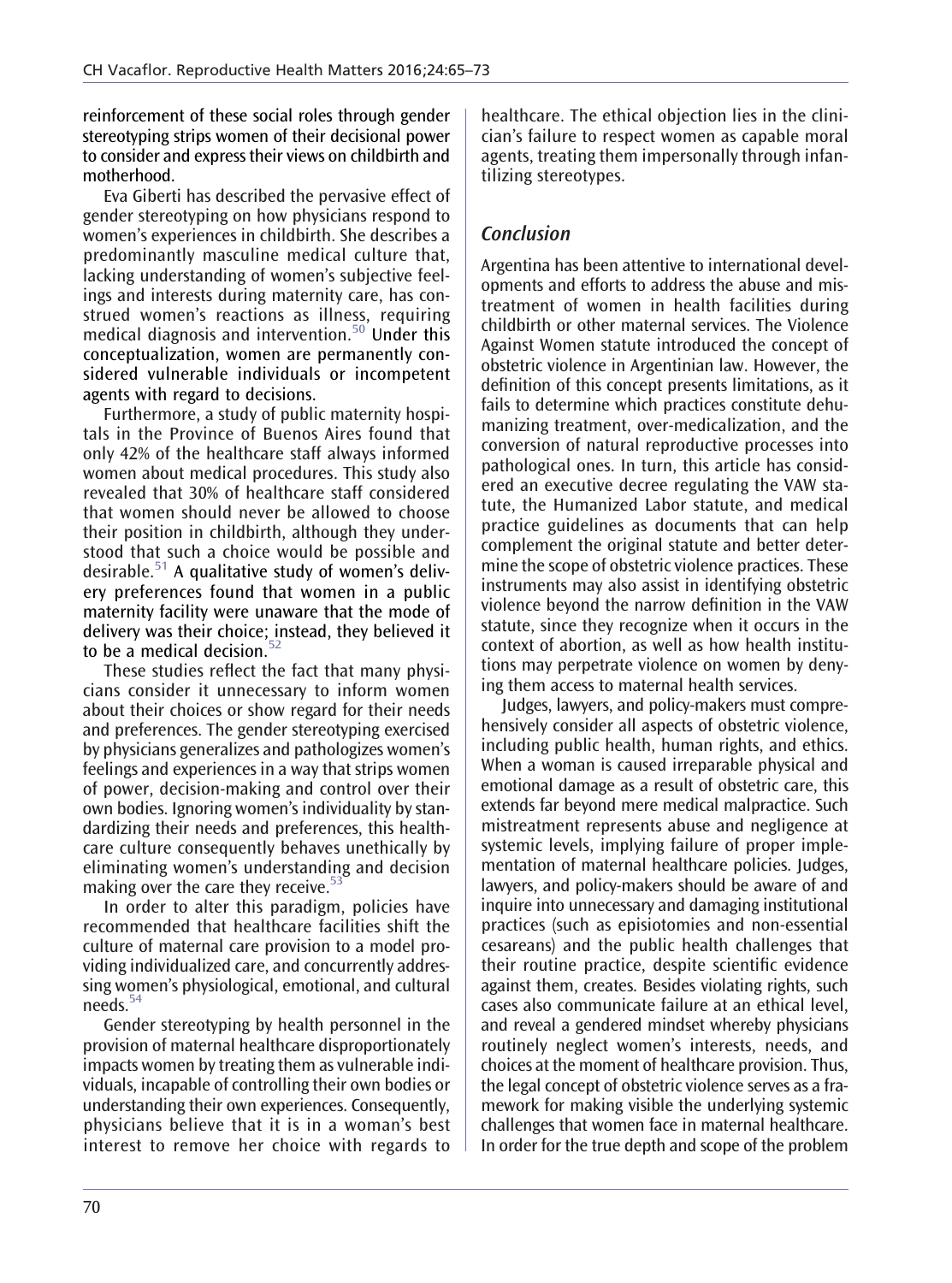<span id="page-7-0"></span>to be addressed by public consciousness, a multifaceted approach that contemplates public health, human rights, and ethical perspectives must be undertaken to make women aware of their rights and agency while receiving obstetric care. One aspect of such an initiative must be fomenting studies that listen to women and incorporate their specific experiences, concerns, and priorities into enacting new solutions. Academic reflection should be undertaken alongside such data-collection and qualitative studies about how legislation and procedural guidelines are being implemented at all levels. A thorough dedication to all facets of this perverse phenomenon will ensure long-term improvements in guaranteeing safe and quality maternal healthcare to women, and giving them a central role in their own healthcare and well-being.

#### Acknowledgements

This article builds on the Master of Law Thesis: Herrera Vacaflor C. Obstetric Violence in Argentina: a Study on the Legal Effects of Medical Guidelines and Statutory Obligations for Improving the Quality of Maternal Health. LLM Thesis, University of Toronto Faculty of Law, 2015.

I am grateful for the financial support of the 2014- 2015 Fellowship of the Canadian Institute of Health Research Training Program in Health Law, Ethics, and Policy that funded this research. I am also immensely grateful to Rebecca Cook, Bernard Dickens, and Joanna Erdman for their thoughtful comments and guidance on certain arguments developed in the Thesis that were used in this article, and to two anonymous reviewers and two editors for their comments and editorial guidance on this article. The mistakes are mine alone.

#### References

- 1. G., M. C. Y c. Hospital Luis Lagomaggiore s/ d y p, RCyS2015-III. Third Appellate Chamber on Civil, Commercial, Mining, Peace and Tax Law of the Province of Mendoza (Argentina). 2014.
- 2. G., L. A. y O. v. Clínica del Buen Ayre y O. National Court of Appeals in Private Law, Chamber G [NCivAppeals] (Argentina). 2012.
- 3. F., A. L. s/ medida autosatisfactiva, F. 259. XLVI. National Supreme Court of Argentina [C.S.J.N.]. 2012.
- 4. WHO, Department of Reproductive Health Research. The Prevention and Elimination of Disrespect and Abuse during Facility-based Childbirth, 2014 WHO/RHR/14.23.
- 5. International Federation of Gynecology and Obstetrics. Committee for Safe Motherhood and Newborn Health. Mother-baby friendly birthing facilities. International Journal of Gynecology & Obstetrics, 2015;128(2):95–99.
- 6. White Ribbon Alliance. Respectful Maternity Care: The Universal Rights of Childbearing Women. Washington DC: White Ribbon Alliance, 2011. [http://whiteribbonalliance.](http://whiteribbonalliance.org/wp-content/uploads/2013/10/Final_RMC_Charter.pdf) [org/wp-content/uploads/2013/10/Final\\_RMC\\_Charter.pdf](http://whiteribbonalliance.org/wp-content/uploads/2013/10/Final_RMC_Charter.pdf).
- 7. Bohren MA, et al. The Mistreatment of Women during Childbirth in Health Facilities Globally: a Mixed-Methods Systemic Review. PLoS Medicine, 2015;12:1–32. http://dx. doi.org/10.1371/journal.pmed.1001847.
- 8. Integral Law for the Sanction, Prevention, and Eradication of Violence against Women, article 6(e). In: (Argentina) Official Statute Bulletin 31632 Translation is my own.
- 9. Bohren MA, et al. The Mistreatment of Women during Childbirth in Health Facilities Globally: a Mixed-Methods

Systemic Review. PLoS Medicine, 2015;12:1–32. http://dx. doi.org/10.1371/journal.pmed.1001847 P. 21.

- 10. Executive Decree regulating Violence Against Women Statute (Integral Law for the Sanction, Prevention, and Eradication of Violence against Women), article 6(e). In: (Argentina) Official Statute Bulletin 31947.
- 11. Medina G. Violencia Obstétrica. In: Revista DFyP10.
- 12. Law on Humanized Labor (Rights in Health Facilities during the Process of Birth), article 2(d). In: (Argentina) Official Statute Bulletin 30489.
- 13. WHO. Department of Reproductive Health Research. Care in Normal Birth: a practical guide, 1996 WHO/FRH/ MSM/96.24.
- 14. Reveiz L, Gaitán HG, Cuervo LG. Enemas during Labour. Cochrane Database of Systematic Reviews, 2013;7 at 9http://dx.doi.org/10.1002/14651858.CD000330.pub4.
- 15. Ministerio de Salud, Dirección Nacional de Maternidad e Infancia. Guía para la Atención del Parto Normal en Maternidades Centradas en la Familia. [http://www.msal.](http://www.msal.gob.ar/images/stories/bes/graficos/0000000239cnt-g09.guia-atencion-parto-normal.pdf) [gob.ar/images/stories/bes/gra](http://www.msal.gob.ar/images/stories/bes/graficos/0000000239cnt-g09.guia-atencion-parto-normal.pdf)ficos/0000000239cnt-g09. [guia-atencion-parto-normal.pdf.](http://www.msal.gob.ar/images/stories/bes/graficos/0000000239cnt-g09.guia-atencion-parto-normal.pdf)
- 16. Executive Decree regulating Violence Against Women (Integral Law for the Sanction, Prevention, and Eradication of Violence against Women), article 6(e). In: (Argentina) Official Statute Bulletin 31947.
- 17. Instituto de Género, Derecho y Desarrollo. Con Todo al Aire 2. Observatorio de Salud, Género, y Derechos Humanos. https://insgenar.fi[les.wordpress.com/2012/04/](https://insgenar.files.wordpress.com/2012/04/con-todo-al-aire-2.pdf) [con-todo-al-aire-2.pdf](https://insgenar.files.wordpress.com/2012/04/con-todo-al-aire-2.pdf).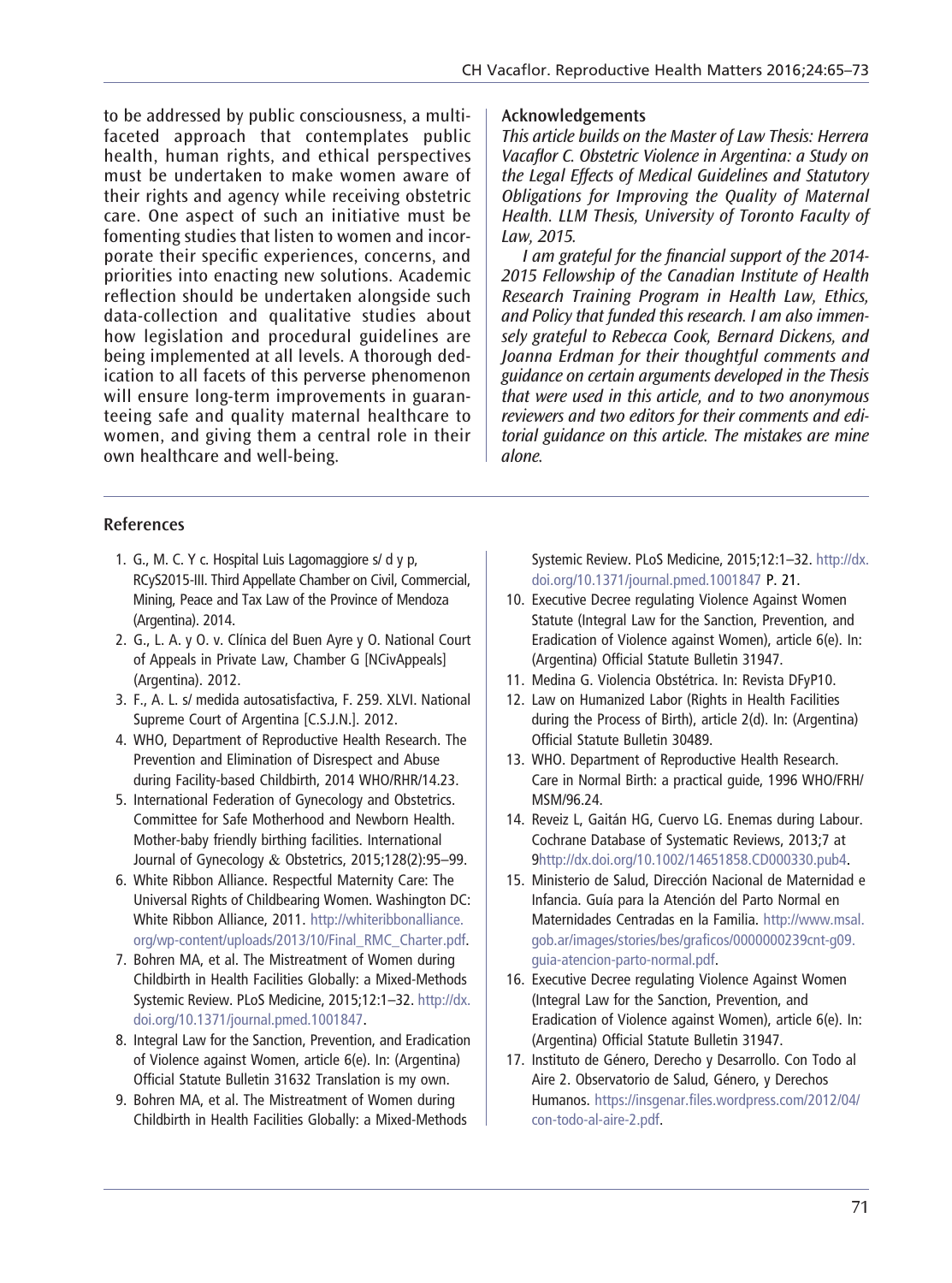- <span id="page-8-0"></span>18. Instituto de Género, Derecho, y Desarrollo. Con Todo al Aire 2. Observatorio de Salud, Género, y Derechos Humanos. https://insgenar.fi[les.wordpress.com/2012/04/](https://insgenar.files.wordpress.com/2012/04/con-todo-al-aire-2.pdf) [con-todo-al-aire-2.pdf.](https://insgenar.files.wordpress.com/2012/04/con-todo-al-aire-2.pdf) P.55.
- 19. Integral Law for the Sanction, Prevention, and Eradication of Violence against Women, article 5(1), (2), (4), (5). In: (Argentina) Official Statute Bulletin 31632.
- 20. Organic Law on the Rights of Women to a Life Free from Violence, article 51. In: (Venezuela) Official Statute Bulletin 38668.
- 21. Pérez D'Gregorio R. Obstetric Violence: A New Legal term introduced in Venezuela. International Journal of Gynecology & Obstetrics, 2010;111(3):201–202. http:// dx.doi.org/10.1016/j.ijgo.2010.09.002.
- 22. F., A. L. s/ medida autosatisfactiva, F. 259. XLVI. National Supreme Court of Argentina [C.S.J.N.]. 2012. para 24.
- 23. Law on Violence Against Women (Integral Law for the Sanction, Prevention, and Eradication of Violence against Women), article 6(b). In: (Argentina) Official Statute Bulletin 31632.
- 24. Filippi V, et al. Maternal Health in Poor Countries: the Broader Context and a Call for Action. Lancet, 2008; 368(9546):1535–1541.
- 25. International Federation of Gynecology and Obstetrics. Committee for Safe Motherhood and Newborn Health. Mother-baby friendly birthing facilities. International Journal of Gynecology & Obstetrics, 2015;128(2):95–99.
- 26. Pan American Health Organization. Neonatal IMCI. Evidence-based Interventions. Washington, DC: PAHO, 20112.
- 27. Ministerio de Salud. El Cuidado Prenatal: guía para la práctica del cuidado preconcepcional y del control prenatal. Buenos Aires: Ministerio de Salud de la Nación, 20014. (Argentina).
- 28. Ministerio de Salud. Dirección Nacional de Maternidad e Infancia. Recomendaciones para la Práctica del Control preconcepcional, prenatal y puerperal. Argentina: Ministerio de Salud, 201311. (Argentina).
- 29. Karolinski A, et al. Evidence-based maternal and perinatal healthcare practices in public hospitals in Argentina. International Journal of Gynaecology and Obstetrics, 2009http://dx.doi.org/10.1016/j.ijgo.2009.01.003.
- 30. Law on Humanized Labor (Rights in Health Facilities during the Process of Birth), article 2(g). In: (Argentina) Official Statute Bulletin 30489.
- 31. Kendall T, Langer A. Critical Maternal Health Knowledge Gaps in Low- and Middle-income Countries for the post-2015 era. Reproductive Health, 2015;12:55. http:// dx.doi.org/10.1186/s12978-015-0044-5.
- 32. Karolinski A, et al. Evidence-based maternal and perinatal healthcare practices in public hospitals in Argentina. International Journal of Gynaecology and Obstetrics, 2009:4. http://dx.doi.org/10.1016/j.ijgo.2009.01.003 P. 4.
- 33. WHO, Department of Reproductive Health and Research. WHO Statement on Ceasarean Section Rates. WHO/RHR/ 15.02. Switzerland: WHO, 2015.
- 34. PAHO. Advierten sobre el aumento de cesáreas innecesarias en Argentina. PAHO, 2015. [http://www.](http://www.paho.org/arg/index.php?option=com_content&view=article&id=9935:advierten-sobre-el-aumento-de-cesareas-innecesarias-en-argentina-&Itemid=512) [paho.org/arg/index.php?option=com\\_content](http://www.paho.org/arg/index.php?option=com_content&view=article&id=9935:advierten-sobre-el-aumento-de-cesareas-innecesarias-en-argentina-&Itemid=512)&view= article&[id=9935:advierten-sobre-el-aumento-de](http://www.paho.org/arg/index.php?option=com_content&view=article&id=9935:advierten-sobre-el-aumento-de-cesareas-innecesarias-en-argentina-&Itemid=512)[cesareas-innecesarias-en-argentina-](http://www.paho.org/arg/index.php?option=com_content&view=article&id=9935:advierten-sobre-el-aumento-de-cesareas-innecesarias-en-argentina-&Itemid=512)&Itemid=512.
- 35. Dirección de Estadísticas e Información de Salud. Estadísticas Vitales: información básica – Año 2013. Buenos Aires: Ministerio de Salud, 2014. Argentina.
- 36. Méndez J. UN Special Rapporteur on torture and other cruel, inhuman or degrading treatment or punishment, UN Doc. A/HRC/22/53. 2013.
- 37. CEDAW Committee. General Recommendation No. 19. Violence against Women. UN Doc. A/47/38/Rev.1. C. 1. 1992. para7.
- 38. Erdman J. Bioethics, Human Rights, and Childbirth. Health and Human Rights Journal, 2015;17(1):43–51.
- 39. Instituto de Género. Derecho y Desarrollo. Con Todo al Aire. Observatorio de Salud, Género, y Derechos Humanos. Rosario: INSGENAR-CLADEM, 2003.
- 40. Instituto de Género. Derecho y Desarrollo. Con Todo al Aire 2. Observatorio de Salud, Género, y Derechos Humanos. Rosario: INSGENAR-CLADEM, 2008. [https://](https://insgenar.files.wordpress.com/2012/04/con-todo-al-aire-2.pdf) insgenar.fi[les.wordpress.com/2012/04/con-todo-al-aire-2.](https://insgenar.files.wordpress.com/2012/04/con-todo-al-aire-2.pdf) [pdf](https://insgenar.files.wordpress.com/2012/04/con-todo-al-aire-2.pdf) P. 64-65.
- 41. Instituto de Género. Derecho y Desarrollo. Con Todo al Aire 2. Observatorio de Salud, Género, y Derechos Humanos. Rosario: INSGENAR-CLADEM, 2008. [https://insgenar.](https://insgenar.files.wordpress.com/2012/04/con-todo-al-aire-2.pdf)files. [wordpress.com/2012/04/con-todo-al-aire-2.pdf.](https://insgenar.files.wordpress.com/2012/04/con-todo-al-aire-2.pdf)
- 42. Instituto de Género. Derecho y Desarrollo. Con Todo al Aire 2. Observatorio de Salud, Género, y Derechos Humanos. Rosario: INSGENAR-CLADEM, 2008. [https://](https://insgenar.files.wordpress.com/2012/04/con-todo-al-aire-2.pdf) insgenar.fi[les.wordpress.com/2012/04/con-todo-al-aire-2.](https://insgenar.files.wordpress.com/2012/04/con-todo-al-aire-2.pdf) [pdf](https://insgenar.files.wordpress.com/2012/04/con-todo-al-aire-2.pdf). P. 42.
- 43. CEDAW Committee. General Recommendation No. 24. Article12: Women and Health. UN Doc. A/54/38/Rev.1. 1999. para. 22.
- 44. Galimberti, Diana. Coord. Violencia Obstétrica. Federación Argentina de Sociedades de Ginecología y Obstetricia: Comité Nacional de Violencia Obstétrica, 2015.
- 45. Law on Legal Representation for Gender-violence victims (Law on the Creation of a Body of Lawyers for Gender-Violence Victims), article 2(a). In: (Argentina), Official Statute Bulletin 33265.
- 46. Checa S. Uso y Gestión de los Servicios de Salud Pública en la Atención del Embarazo y Regulación de la Fecundidad, 1, 199612–16.
- 47. Cook RJ, Cusack S. Gender Stereotyping: Transnational Legal Perspectives. Philadelphia: University of Pennsylvania Press, 201120.